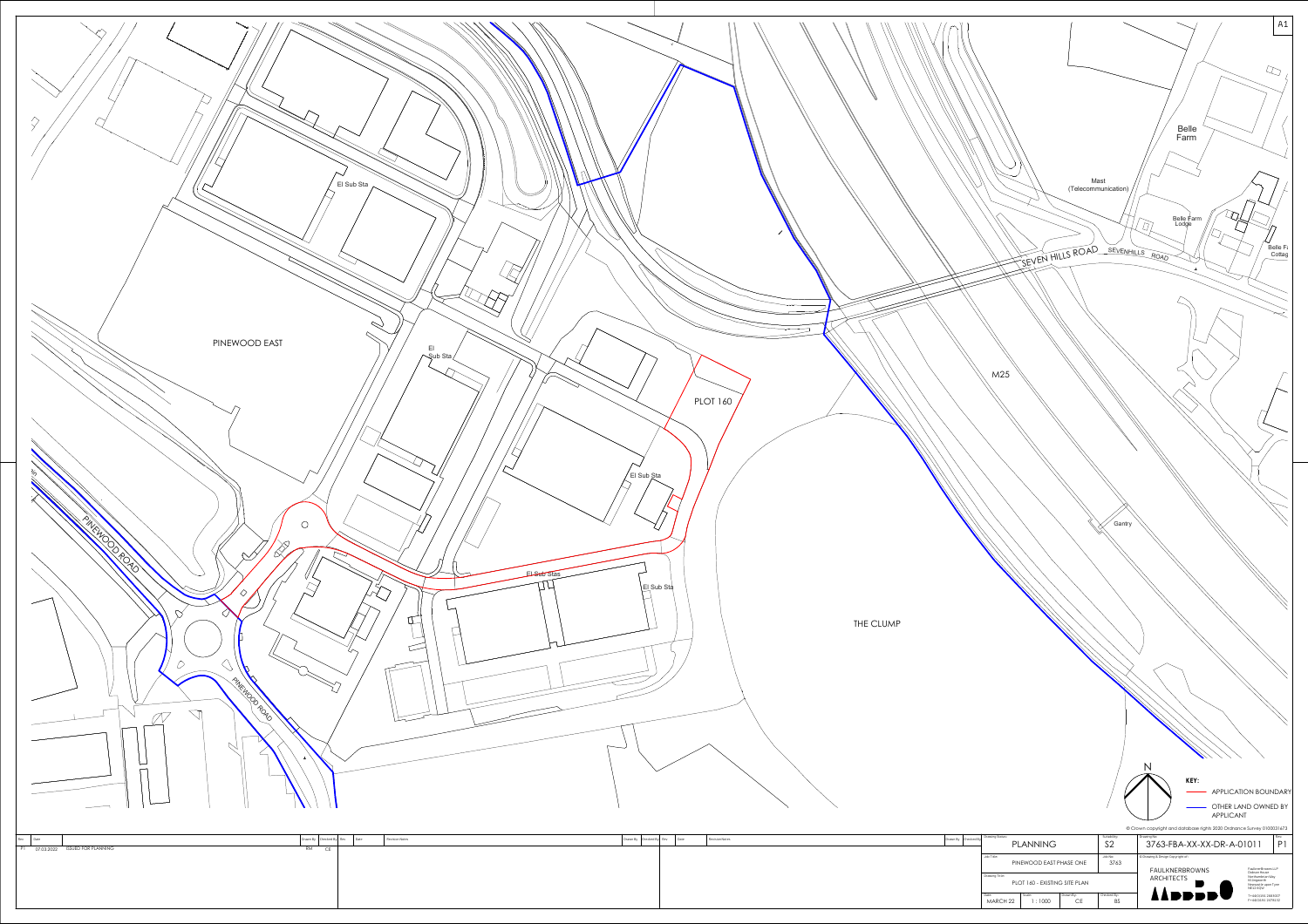

Rev Date

 $|A1|$ 

| Drawn By Checked By Rev | Date | Revision Notes |  | $ $ Drawn By $ $ Checked By Drawing Status: | PLANNING                   |           |
|-------------------------|------|----------------|--|---------------------------------------------|----------------------------|-----------|
|                         |      |                |  |                                             |                            |           |
|                         |      |                |  | Job Title:                                  |                            |           |
|                         |      |                |  |                                             | PINEWOOD EAST PHASE ON     |           |
|                         |      |                |  | Drawing Title:                              |                            |           |
|                         |      |                |  |                                             | PLOT 160 - SITE LOCATION I |           |
|                         |      |                |  | Date:                                       | Scale:                     | Drawn By: |
|                         |      |                |  | MARCH 22                                    | 1:1250                     | SB        |
|                         |      |                |  |                                             |                            |           |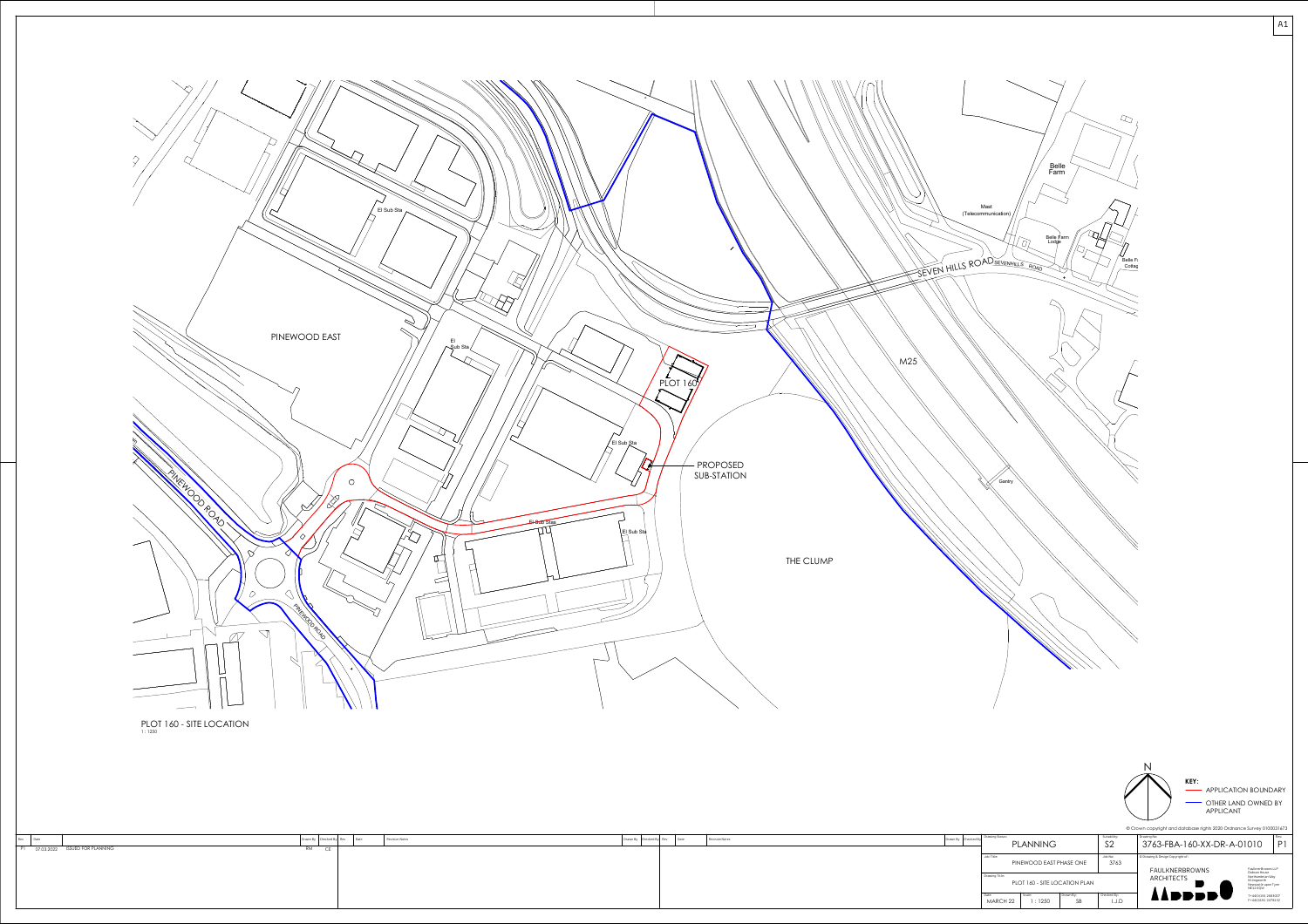





| Drawn By Checked By Rev |  | Date | Revision Notes |
|-------------------------|--|------|----------------|
|                         |  |      |                |
|                         |  |      |                |
|                         |  |      |                |
|                         |  |      |                |
|                         |  |      |                |
|                         |  |      |                |

T+44(0)191 2683007 F+44(0)191 2478132

**AADDDDV** 

 $|$  AO  $|$ 

Date: Scale: Drawn By: Checked By:

MARCH 22 | 1:100 | I.J.D. | C.G.E.